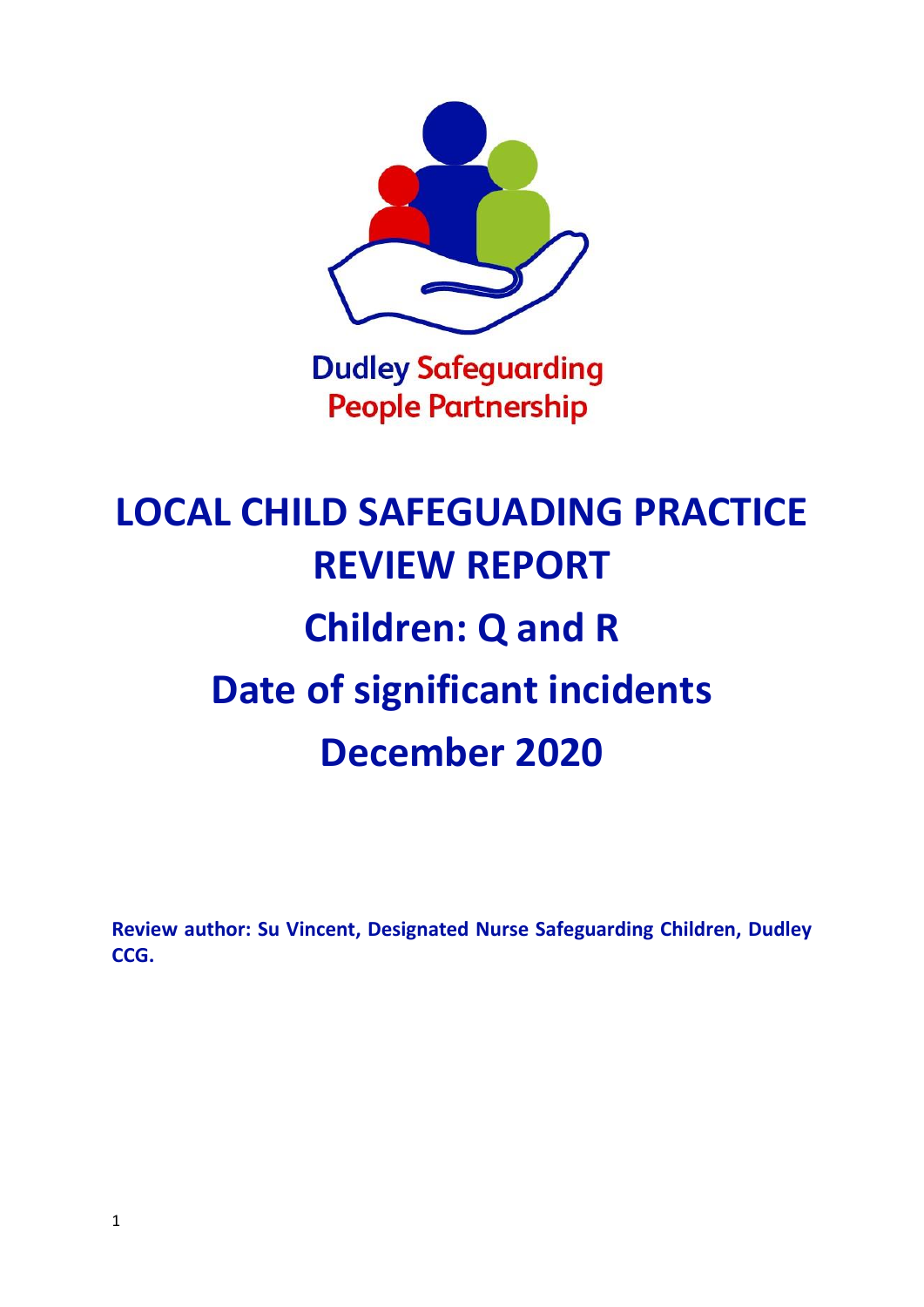## Contents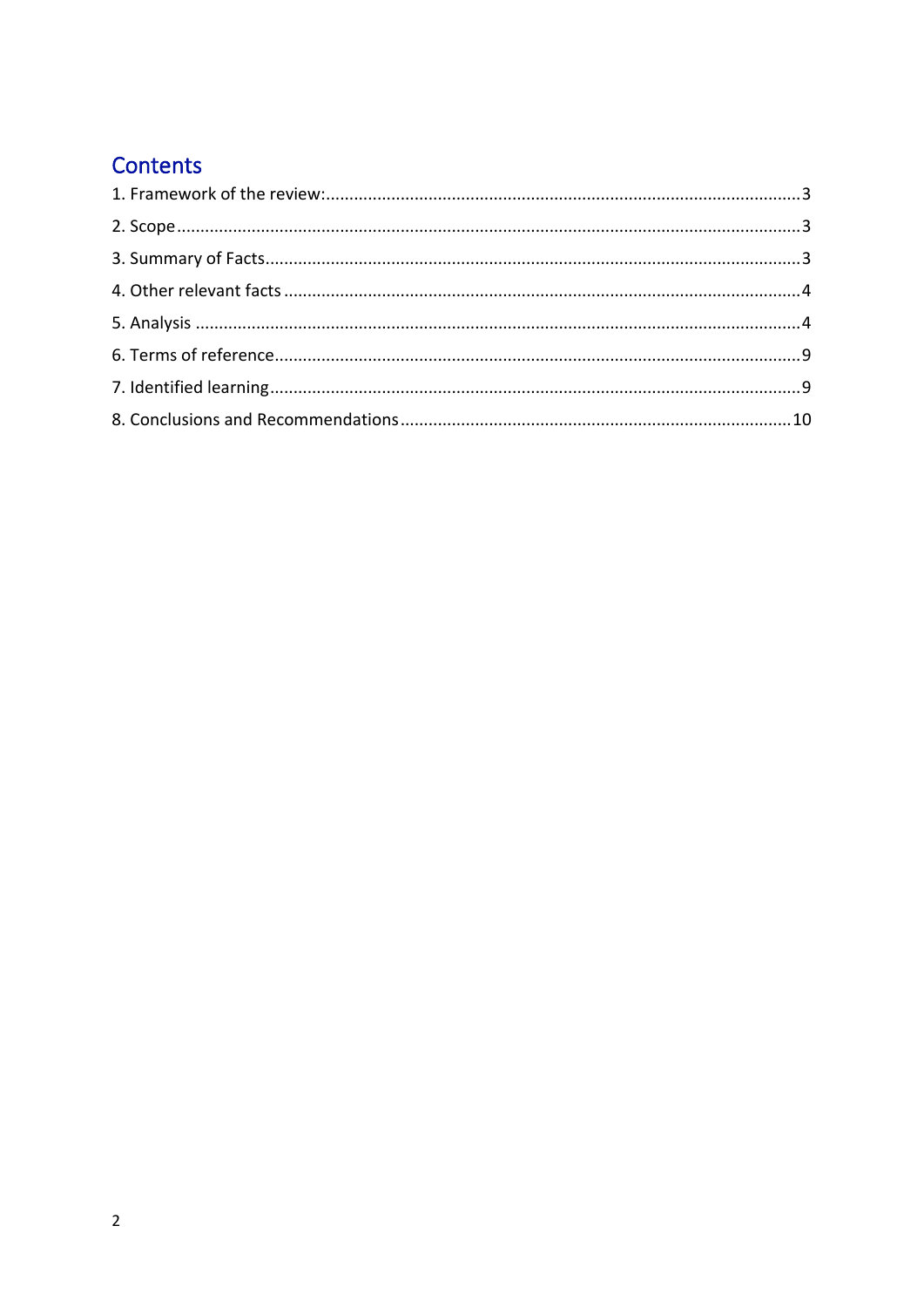## <span id="page-2-0"></span>1. Framework of the review:

1.1 Working Together to Safeguard Children 2018 contains the statutory guidance for undertaking Child Safeguarding Practice Reviews (CSPRs) when a serious child safeguarding cases has been reported. These are cases in which:

- abuse or neglect of a child is known or suspected and
- the child has died or been seriously harmed

1.2 Meeting the criteria does not mean that safeguarding partners must automatically carry out a local child safeguarding practice review. It is for them to determine whether a review is appropriate, taking into account that the overall purpose of a review is to identify improvements to practice.

1.3 Issues might appear to be the same in some child safeguarding cases but reasons for actions and behaviours may be different and so there may be different learning to be gained from similar cases. Decisions on whether to undertake reviews should be made transparently and the rationale communicated appropriately, including to families.

1.4 Some cases may not meet the definition of a 'serious child safeguarding case', but nevertheless raise issues of importance to the local area. That might, for example, include where there has been good practice, poor practice or where there have been 'near miss' events. Safeguarding partners may choose to undertake a local child safeguarding practice review or another form of review in these or other circumstances.

1.5 Two cases were referred into the DSPP Learning and Improvement sub group in September 2020 for consideration to potentially undertake an identified learning review. Following the Rapid Review Meeting (RRM) for both cases, similar themes were identified in both cases. The Rapid Review panel initially considered undertaking a thematic review of both cases but the National Panel recognised that much of the work had already been completed and learning had already identified. Therefore this local report has been completed using the findings of the RRM and identified learning from both cases. Terms of reference for the review were identified at the RRM. The RRM highlighted recurrent themes in the safeguarding and promotion of the welfare of children and some concerns around the way that two or more organisations or agencies working together effectively to safeguard and promote the welfare of children.

## <span id="page-2-1"></span>2. Scope

It was agreed that the scoping period would begin from the beginning of 2018 to the date of the critical incidents. Any pertinent information outside of the identified scoping period would also be included.

## <span id="page-2-2"></span>3. Summary of Facts

#### **Case 1 Child Q**

| <b>Identity</b> | <b>Relationship to</b><br><b>Child</b> | Age | <b>Ethnic Origin</b>         |
|-----------------|----------------------------------------|-----|------------------------------|
| Child Q         | Subject child                          | Д   | Mixed-other mixed background |
| Adult A         | Mother                                 |     | Not recorded                 |
| Adult B         | Father                                 | 21  | Not recorded                 |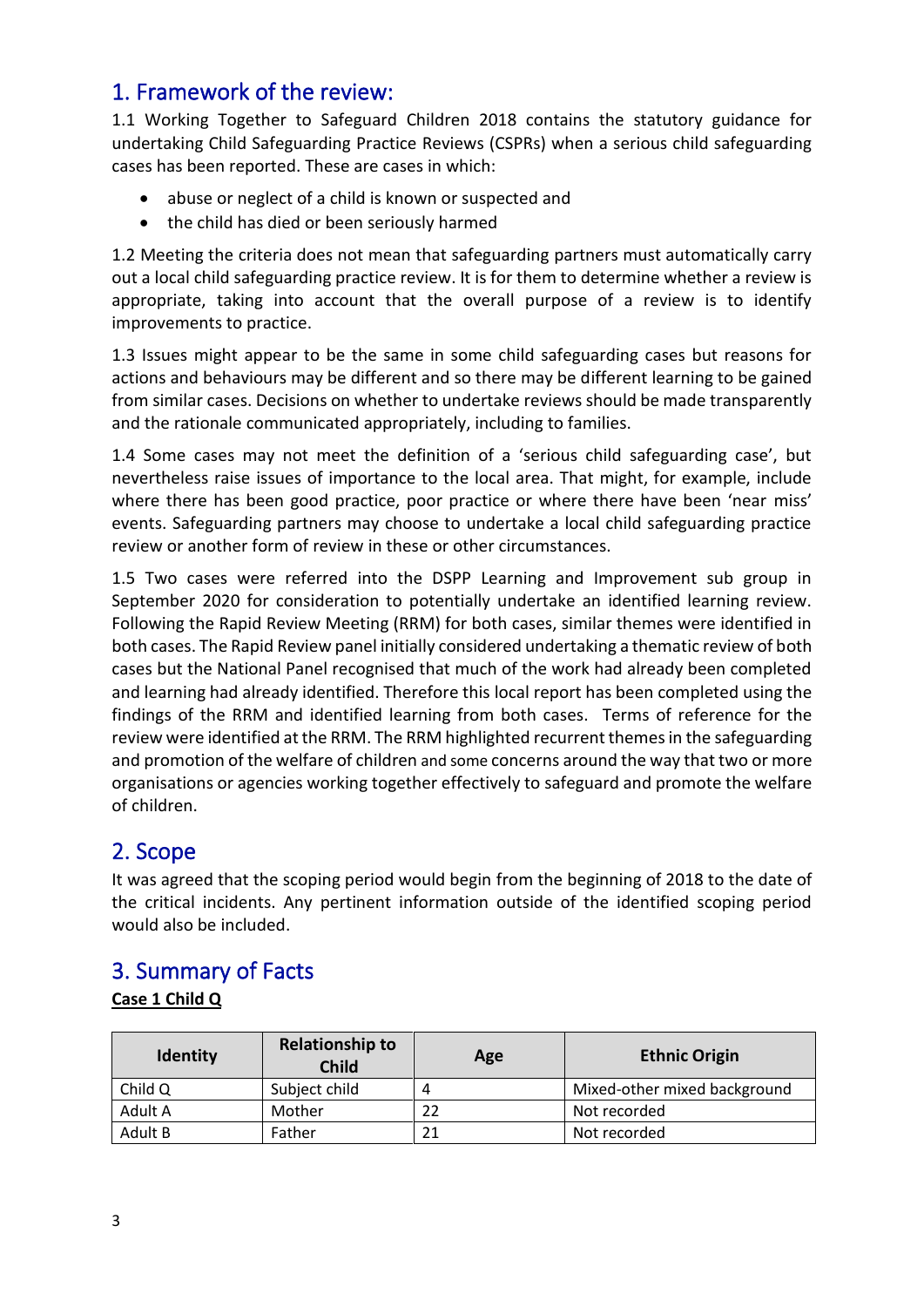#### **Case 2 Child R**

| <b>Identity</b> | <b>Relationship to</b><br><b>Child</b> | Age   | <b>Ethnic Origin</b>      |
|-----------------|----------------------------------------|-------|---------------------------|
| Child R         | Subject child                          | weeks | Mixed-Black and White     |
| Adult C         | Mother                                 | 23    | White and Black Caribbean |
| Adult D         | Father                                 | 21    | White and Black Caribbean |
| Child 2         | Sibling                                | 3     | White and Black Caribbean |
| Child 3         | Sibling                                | 8     | White and Black Caribbean |

**Child Q** sustained a serious leg fracture whilst in the care of her Father. She articulated to the paediatrician that her father threw her onto a piece of furniture and broke her leg. The father has admitted to causing the injury but states that it was in play. The case is subject to an ongoing police investigation. Following the injury, father did not seek medical attention for the child who would have been in significant pain. The injury was identified by mother when father return Child Q back to her care the following day. The injury required surgical intervention and subsequent physiotherapy. At this time father cannot have contact with Child Q.

**Child R**. Parents have two children. Child R and a 3 year old. There is also an older sibling residing with maternal grandparents under a Child Assessment Order (CAO) as mother was very young when she had the baby. There was a positive assessment undertaken by Children's Social Care (CSC) during the pregnancy with her second child. There were no further contacts or referrals to CSC until the time of the critical incident. A referral was made from Russell's Hall Hospital in September 2020 stating that Child R had attended A&E with his parents and had a boggy swelling on his head. An X-ray confirmed a fracture to the skull. There was also several bruises noted around the child's eyes and leg. The explanation was that the child had accidentally fallen from a height of approximately 40 to 50 cm whilst father was changing his nappy. A child protection medical identified no internal injuries. Following the incident, father picked up the child who cried. He did not identify any obvious injuries and the child settled. Father called mother to inform her (mother was out taking Child 2 to nursery with paternal grandmother). Mother and father met up at the hospital. A CP medical was undertaken by hospital following the identification of the skull fracture and referral to CSC. An initial strategy discussion took place out of hours by EDT and included the involvement of a paediatrician. However there was a degree of disagreement around whether the mechanism described by father was consistent with the injury. A second strategy meeting was arranged for due to the professional disagreement regarding the mechanism of the injury and a joint S47 investigation was later agreed.

### <span id="page-3-0"></span>4. Other relevant facts

No other relevant facts were identified

## <span id="page-3-1"></span>5. Analysis

The serious harm criteria was discussed at length by the panel. Serious harm includes (but is not limited to) serious and/or long-term impairment of a child's mental health or intellectual, emotional, social or behavioural development. It should also cover impairment of physical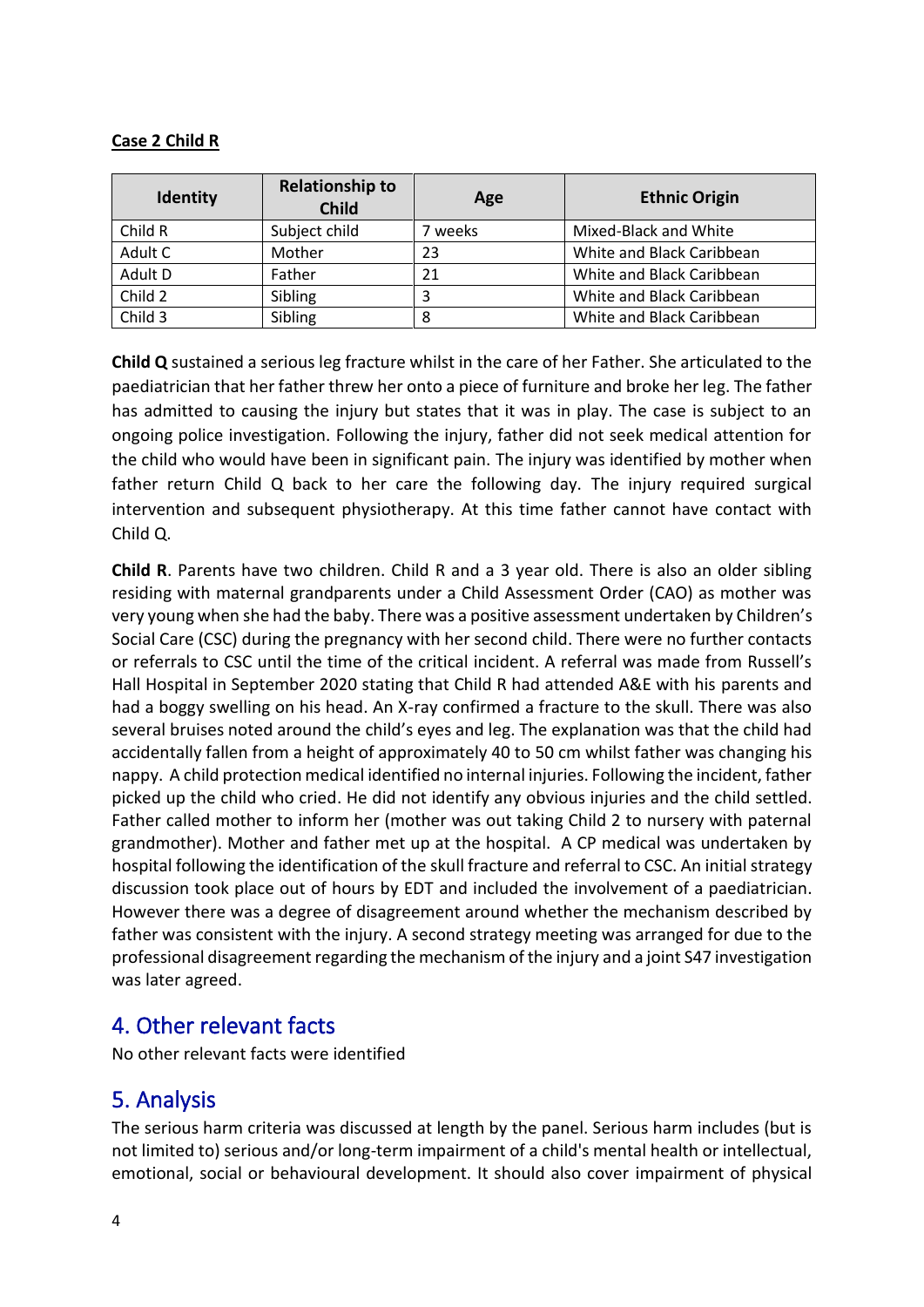health. This is not an exhaustive list. When making decisions, judgment should be exercised in cases where the impairment is likely to be long-term, even if this is not immediately certain. Even if a child recovers, including from a one-off incident, serious harm may still have occurred (WT 2018).

The burden of proof in child abuse cases is different to that of the criminal courts. In a criminal case the standard is "beyond all reasonable doubt" in order to secure a conviction. In cases of suspected child abuse the standard of "balance of probabilities" is applied. In a recent case (Re BR Proof of Facts), Mr Justice Peter Jackson stated that in cases of child abuse:

"The standard of proof is the balance of probabilities: Is it more likely than not that the event occurred? Neither the seriousness of the allegation, nor the seriousness of the consequences, nor the inherent probabilities alters this."

Whilst both children suffered significant injuries, medical opinion concluded that both should recover from the injuries with no long term physical or mental impairment. It was helpful to have the attendance of a senior paediatrician at the panel to discuss the mechanism and potential impact of both injuries. Paediatric opinion was that both injuries were more likely to have had a non-accidental cause.

In both cases there appeared to be some professional disagreement around whether the injuries sustained by the children were compatible with the explanations offered by the parents. In the case of Child Q, the paediatrician was very clear at the strategy meeting that they felt that the explanation given by father would not have resulted in such a significant injury. There was evidence at the meeting that some professionals appeared to find it difficult to "think the unthinkable" and were somewhat complicit with the parental explanation. The decision in the case of Child R was subsequently challenged using the multi-agency escalation process which led to a S47 investigation being commenced.

There were also a number of other themes that were common to both cases. These include

#### **Domestic abuse**

Both cases featured recent and historic domestic abuse. In both cases several domestic abuse notifications had been received. One case had been discussed at MARAC but both of the victims (mothers to the children in both cases), were reluctant to disclose the extent of the abuse, declined support and minimised the level of abuse within their relationships. In one case the mother stated to the GP that "although her partner was abusive, he was company". This was considered to be quite typical of victims of domestic abuse who are often controlled to the point of acceptance (IRIS 2020).

Domestic abuse has been identified as one of the adverse childhood experiences (ACEs) that has long lasting impact on the health and wellbeing of children. Children can experience both short and long term cognitive, behavioural and emotional effects as a result of witnessing domestic abuse. Each child will respond differently to trauma with some demonstrating resilience and not exhibiting any negative effects. However many children may also feel angry, guilty, insecure, alone, frightened, powerless or confused. They may have ambivalent feelings towards both the abuser and the non-abusing parent.

Children's responses to the trauma of witnessing domestic abuse may vary according to a multitude of factors including, but not limited to, age, race, sex and stage of development. It is equally important to remember that these responses may also be caused by something other than witnessing domestic abuse (NSPCC 2019).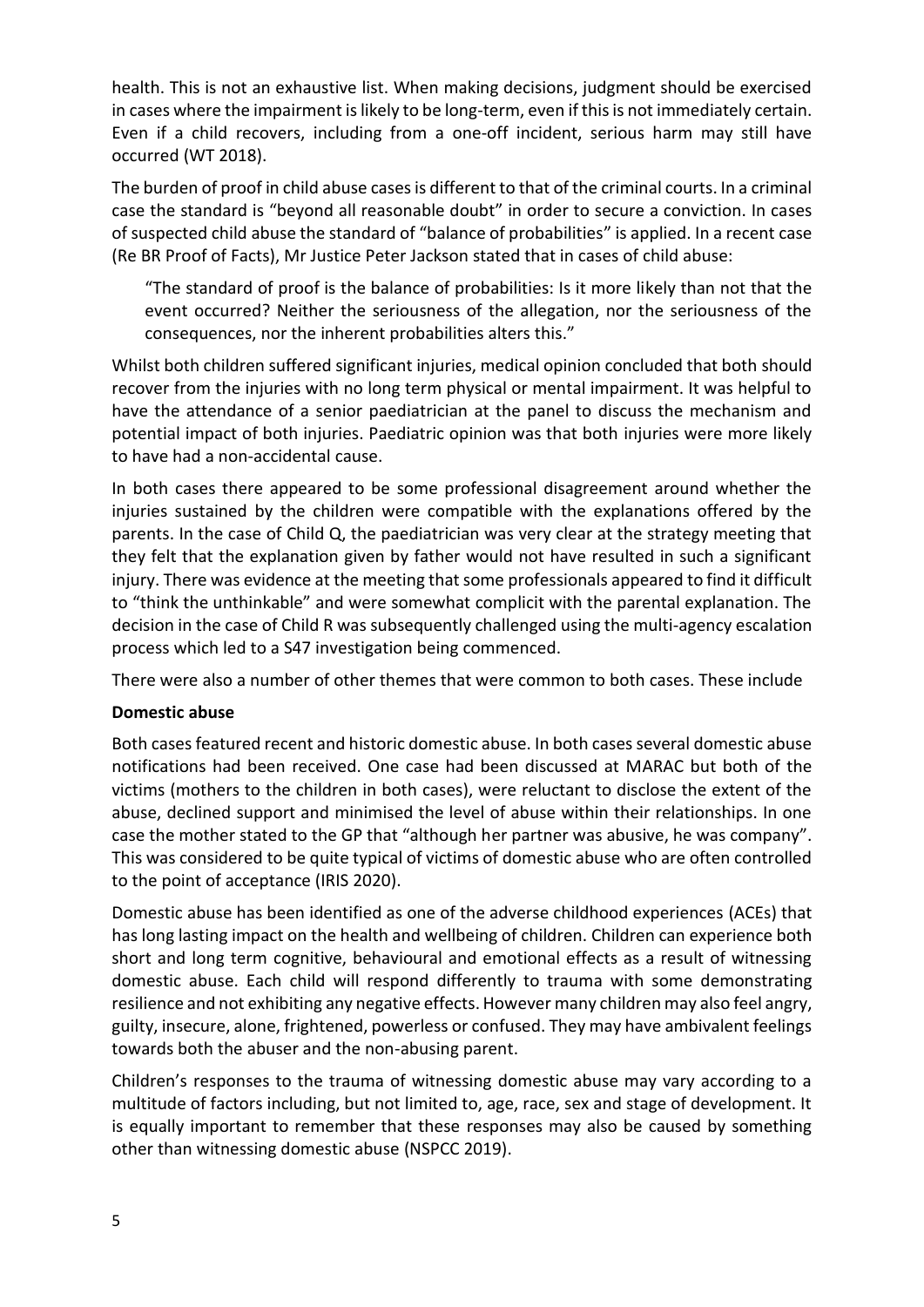In August 2020, Women's Aid released the report: *A Perfect Storm – The impact of the Covid-19 pandemic on domestic abuse survivors and the services supporting them*. The report highlights that the covid pandemic and subsequent lockdown has had a negative impact on victims of domestic abuse.

Two-thirds of survivors identifying as currently experiencing abuse stated that their abuser had started using lockdown restrictions or the Covid-19 virus and its consequences as part of the abuse.

Lockdown restrictions and the fear of spreading the Covid-19 virus made it more difficult for women to seek support or leave their abuser during lockdown. Over three quarters of survivors of those living with an abuser said they felt they could not leave or get away because of the pandemic. (Women's Aid Survivor Survey 2020).

Children have also been impacted during the pandemic. Half of the survivors with children who were currently experiencing domestic abuse disclosed that their children had witnessed more abuse towards them, and over one third said their abuser had shown an increase in abusive behaviour directed towards their children. (Women's Aid Survivor Survey 2020).

Both of the cases involved injuries to children during the pandemic and both families were known to have had a history of domestic abuse.

#### **Historic safeguarding concerns and CSC involvement**

There had been historic safeguarding concerns in both cases. The mother of Child Q had been in care since the age of 4 and her stay put carers had raised concerns regarding her maturity and ability to care for her child. Her lifestyle was described as chaotic and the home conditions raised concerns. The child subsequently became subject of an Early Help plan in which mother was successfully supported to improve her parenting skills. In the case of Child R, mother had had a child placed with maternal grandmother as she was only 14 when she became pregnant. This child remains with her grandmother.

A number of referrals to Children's Social Care had been made by professionals in both cases but often did not meet the threshold for statutory intervention. At the Rapid Review meeting it became clear that not all agencies were in receipt of all of information required to inform their decision making and to undertake a holistic assessment of the family and child and to understand the child's lived experience.

There appeared to have been evidence of start over syndrome in both cases with historic concerns not always informing risk analysis and holistic assessment. Both mother's had experienced ACEs in their formative years which is known to often impact on parent's ability to safely parent their children.

#### **Maternal mental health issue**

In both cases, the mothers of the children had suffered from mental health issues. Both had previously been referred to CAMHS, and both suffered from depression and anxiety. Mental health assessments carried out seem to suggest that their mental wellbeing had been impacted by their experiences as children. The impact of ACEs on children going into adulthood is well documented and predict poor adult outcomes. Exposure to ACEs quadruples the risk of sexual risk-taking, mental health problems and problematic alcohol use and debilitating diseases. Over the past 20 years, ACE studies consistently confirm that the greater the number of ACEs experienced before the age of 18, the greater the chance of poor adult outcomes (Early Intervention Foundation 2020).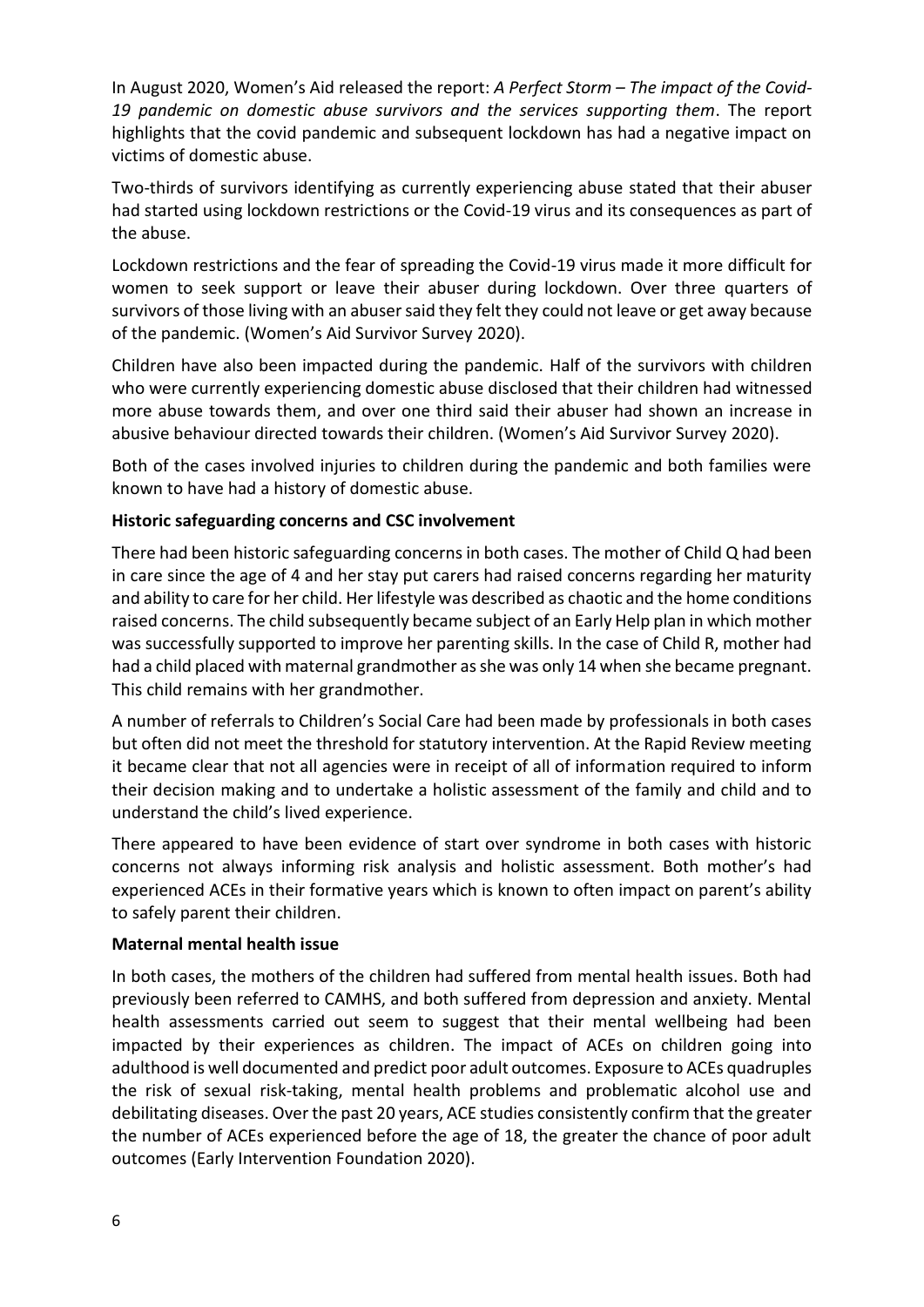#### **Decision making for ICPC**

It is important that all professionals working with children and families understand the concept of significant harm and also what constitutes abuse and neglect in order that they may engage with the strategy meeting and offer a professional opinion. They should be able to gather and analyse information as part of an assessment of the child's needs.

The West Midlands Multi Agency Safeguarding procedures identify that strategy meetings should be multi-agency as far as possible and should involve all key professionals known to, or involved with, the child and family. Local authority children's social care, health and the police should always attend. Where the child is in hospital, the appropriate clinician should also be included.

The strategy meeting/discussion should:

- Decide whether, or how, section 47 enquiries should be pursued and produce a plan for carrying out the enquiries
- Agree an interim multi-agency plan to adequately safeguard the child or children during the period between the strategy meeting/discussion and the first conference.

The decision to proceed (or not) to ICPC in these cases appears to have been made unilaterally by CSC following the strategy discussion. There was little evidence of multi-agency decision making at the time and this was acknowledged in the scoping document provided by CSC for both cases.

#### **Disguised compliance**

Disguised and non-compliance was a feature in both cases. Cancelling appointments, DNA's, not answering calls from professionals, not registering with GP featured in the scoping documentation regarding both children. Disguised compliance involves parents and carers appearing to co-operate with professionals in order to allay concerns and stop professional engagement (NSPCC 2019).

Parents and carers may minimise concerns raised by practitioners or deny that there are any risks facing children. They may develop good relationships with some professionals whilst criticising or ignoring others which can divert attention away from parents' own behaviours. Parents and carers displaying disguised compliance may manipulate professionals and situations to avoid engagement or intervention and some parents and carers may say the right things or engage 'just enough' to satisfy practitioners.

This appears to be the case with both of these families. The mother of Child Q declined any support from domestic abuse services, police and both mothers engaged only intermittently with mental health support. Published case reviews highlight the importance of practitioners being able to recognise disguised compliance, establishing the facts and gathering evidence about what is actually happening in a child's life.

#### **Professional curiosity**

Professional curiosity refers to "seeing past the obvious" and is a combination of looking, listening, asking direct questions, checking out and reflecting on information received. It involves not taking a single source of information and accepting it at face value and testing out professional assumptions about different types of families.

Effective professional curiosity results in triangulating information from different sources to gain a better understanding of family functioning and the lived experience of the child which,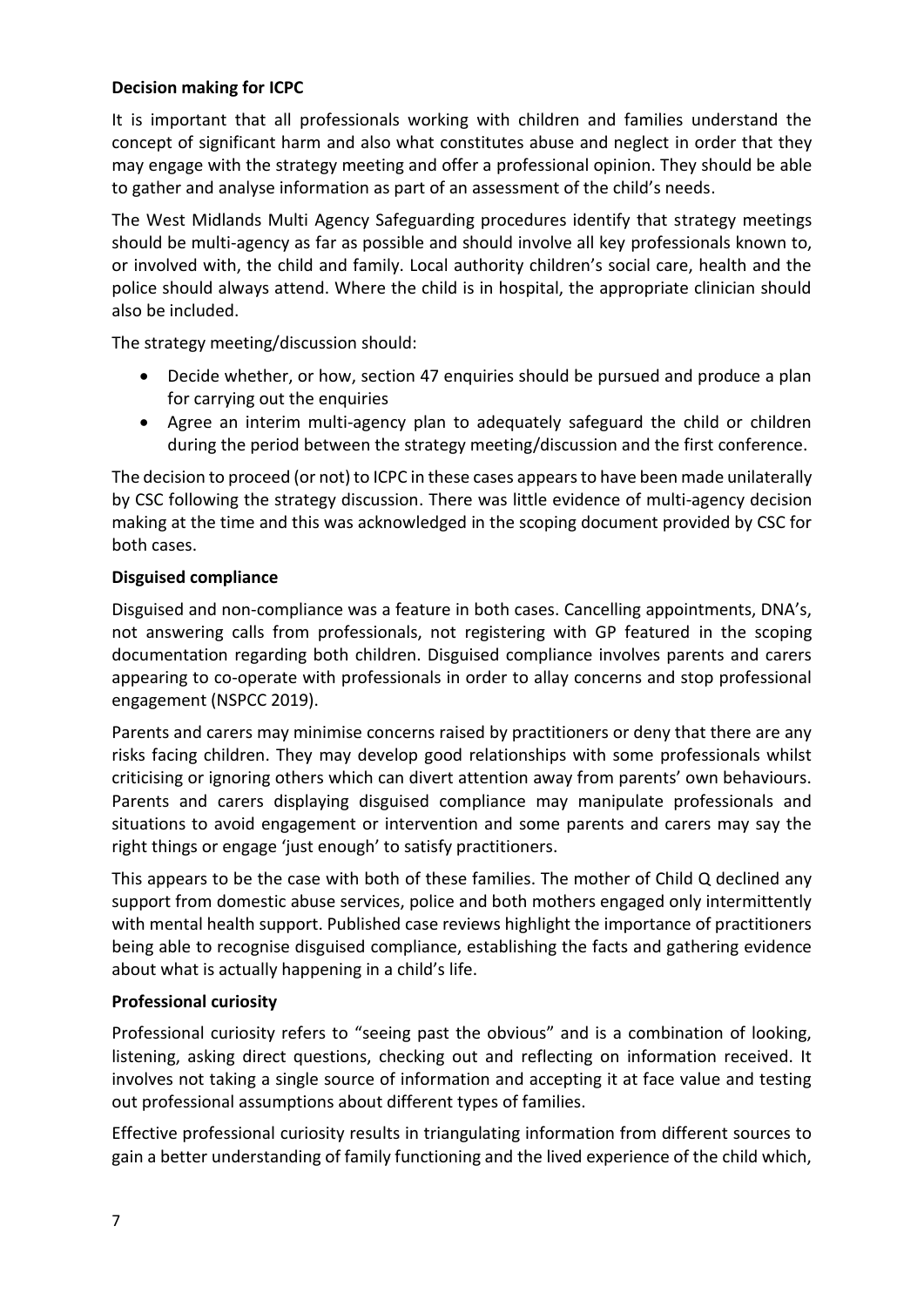in turn, helps to make predictions about what is likely to happen in the future. In these cases it was clear that a number of professionals accepted what parents were saying.

At the strategy meeting for Child R, some professionals accepted the father's explanation for the injury despite a differing medical opinion. Studies demonstrate that often practitioners do not like to "think the unthinkable" and sometimes attempt to "fit" the injury to the explanation rather than to review the whole picture and review the case holistically. This suggests a 'bias' towards an optimistic interpretation of medical advice. It would appear that sometimes if paediatricians cannot definitively identify an injury as non-accidental, then an accidental cause if often accepted.

An SCIE analysis of SCR reports found several examples in which agencies such as social care and the police wrongly interpreted medical advice about cause of injury as being definitive, when in fact it was only one of a range of possibilities. For example, advice that an injury could be consistent with the parental explanation being interpreted as meaning that the injury did have an accidental cause.

The analysis within the SCR reports for these cases highlights a number of reasons for wrong interpretation of advice from health professionals, including:

- a general over-reliance on medical opinion to determine risk, rather than the weighing up of a range of types of evidence
- a 'clash' between social care and police pursuit of categorical explanations from medical professionals with a norm among medical professionals of giving differential diagnoses in which anything is possible until it is ruled out.

Professionals also accepted the fact that both mothers reported that they had separated from their partners following incidences of domestic abuse despite evidence to the contrary, as both women had become pregnant following the alleged separations.

#### **Hidden men**

Men play a very important role in children's lives and have a great influence on the children they care for. Despite this, they can be ignored by professionals who sometimes focus almost exclusively on the quality of care children receive from their mothers / female carers. Both of these cases highlighted the issue of hidden men. It was difficult to determine which men were involved in the care of the children, which men were being referred to within the agency records and if father was actually biological father or mother's partner. It was also unclear if the perpetrators of the domestic abuse directed to the children's mother were fathers to the children or mother's ex/current partner.

Professionals involved with men who are fathers (such as substance misuse workers, mental health and probation officers) tend not to share information about potential risks with other professionals supporting the children and partners of those men. This may be because they are unaware the men have contact with their children. Consequently, practitioners depend entirely on parents to share this information, which they may or may not do.

From the NSPCC Serious Case review analysis undertaken in 2015, two categories of 'hidden' men emerged:

- •Men who posed a risk to the child which resulted in them suffering harm
- •Men, for example, estranged fathers who were capable of protecting and nurturing the child but were overlooked by professionals.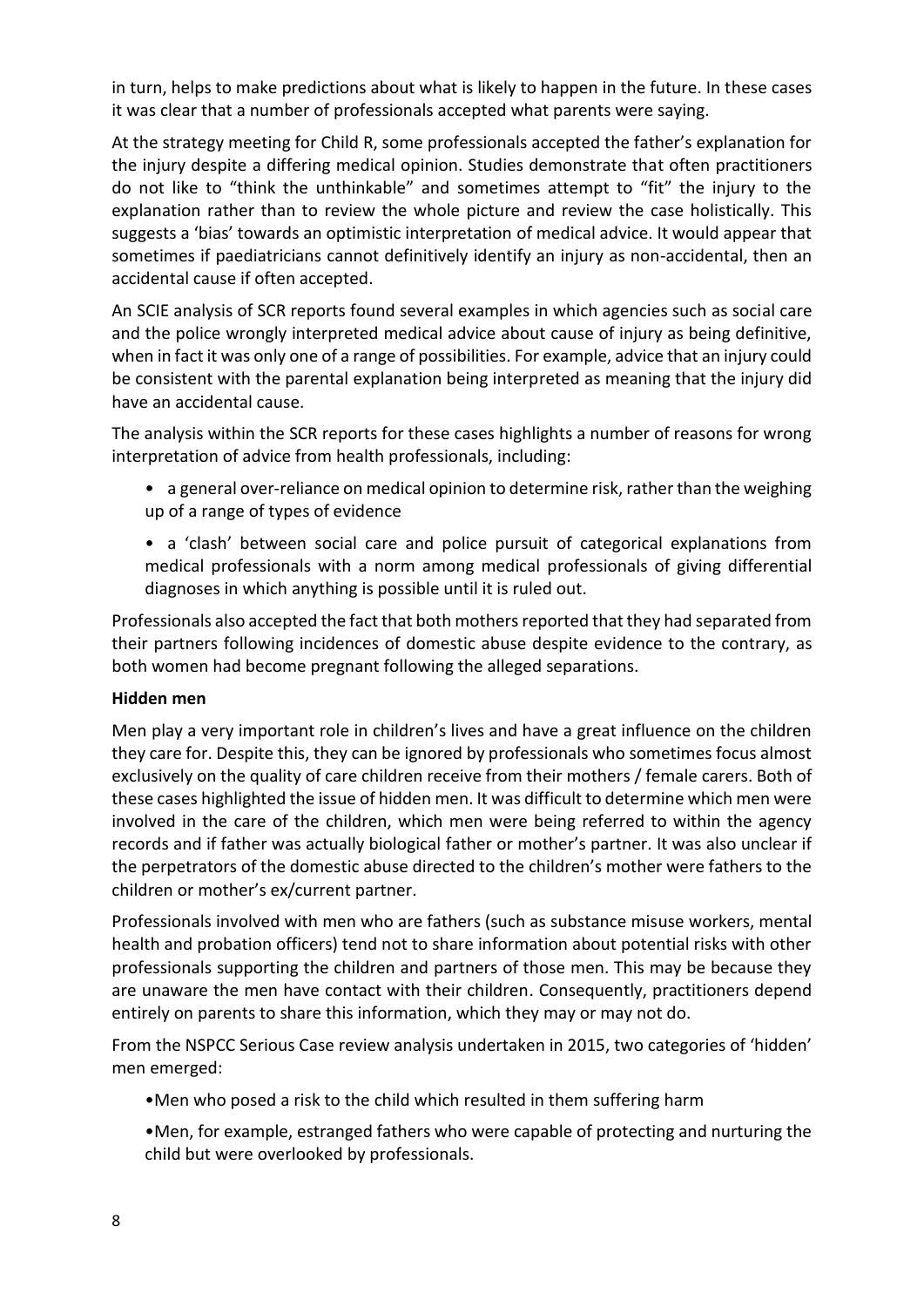Professionals sometimes rely too much on mothers to tell them about men involved in their children's lives. If mothers are putting their own needs first, they may not be honest about the risk these men pose to their children.

Professionals do not always talk enough to other people involved in a child's life, such as the mother's estranged partner(s), siblings, extended family and friends. This can result in them missing crucial information and failing to spot inconsistencies in the mother's account. Professionals can be reluctant to judge the decisions parents make about their personal and sexual relationships. However this is to ignore the risks that might be posed to children by men who are in short-term, casual relationships with the mothers (NSPCC 2015).

## <span id="page-8-0"></span>6. Terms of reference

Address the case specific terms of reference.

- The scoping period will be from the beginning of 2018 to the date of the critical incidents. Any pertinent information outside of the identified scoping period would also be included
- To identify the role played by the fathers of both children
- To review the multi-agency decision making process when agreeing to proceed to ICPC
- Did practitioners use professional curiosity when presented with evidence of neglect/abuse?
- Did practitioners recognise and act on disguised compliance from both families?
- Was the impact of maternal mental health issues on both mother's parenting ability recognised by practitioners?
- Were all involved practitioners aware of the history of domestic abuse?

## <span id="page-8-1"></span>7. Identified learning

- There was a lack of clarity around the males involved in the lives of the children
- The decision to proceed (or not) to Initial Child Protection Conference appears to have been made unilaterally by CSC
- Practitioners often have difficulties managing cases in which they face hostility and aggression from families
- Despite mother being seen with injuries, domestic abuse did not appear to have been considered or queried
- There was clearly some professional disagreement between medical and CSC practitioners regarding the causes of the injuries.